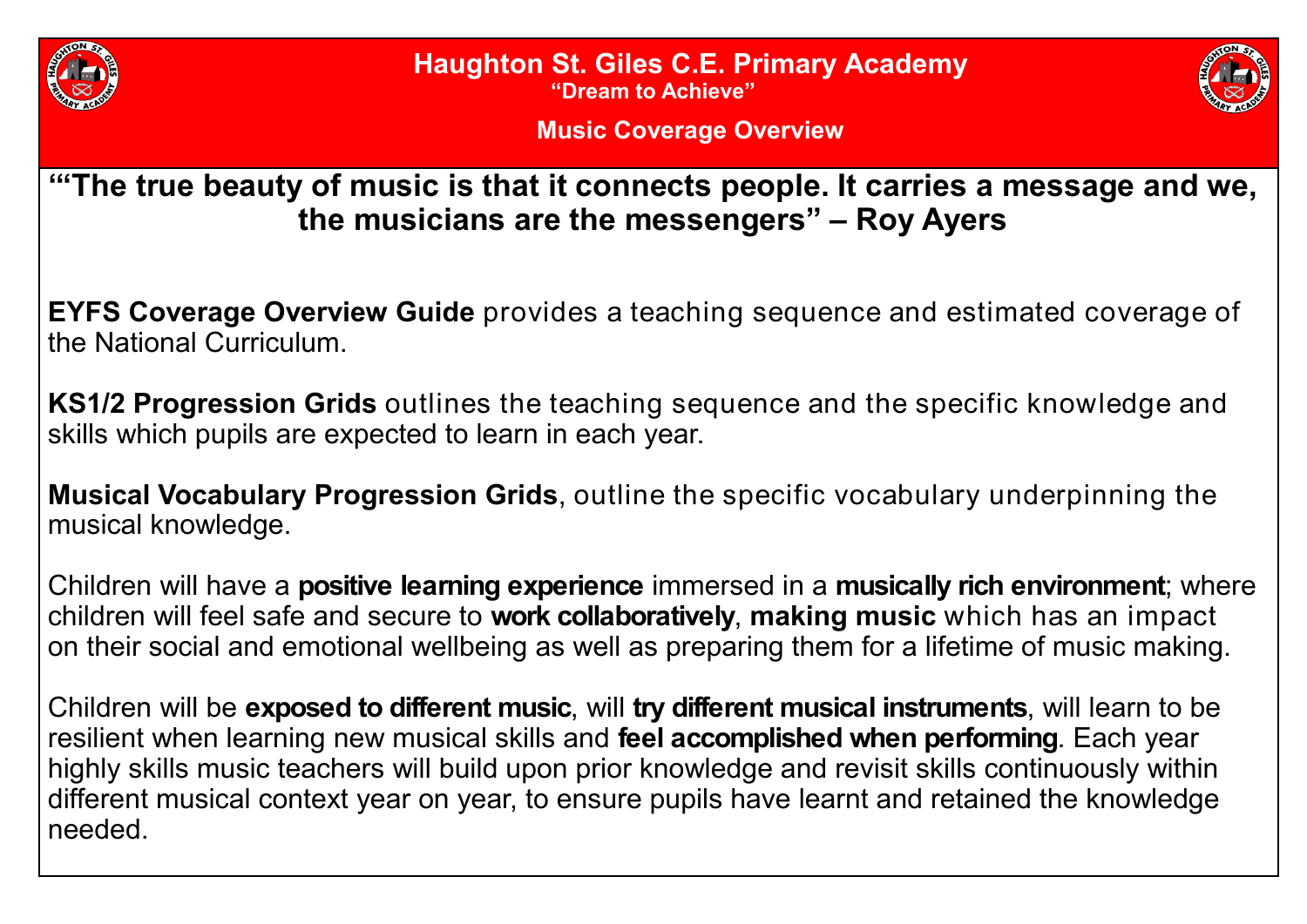# **EYFS: Development Matters**

### **Music Coverage in Specific Areas**

### **Expressive Arts and Design**

- 1. Explore, use and refine variety of artistic effects to express their ideas and feelings.
- 2. Return to and build on their previous learning, refining ideas and developing their ability to represent them.
- 3. Create collaboratively, sharing ideas, resources and skills.
- 4. Listen attentively, move to and talk about music, expressing their feelings and responses.
- 5. Watch and talk about dance and performance art, expressing their feelings and responses.
- 6. Sing in a group or on their own, increasingly matching the pitch and following the melody.
- 7. Explore and engage in music making and dance, performing solo or in a group.

### **ELG: Being Imaginative and Expressive**

• Sing a range of well-known nursery rhymes and songs; perform songs, rhymes, poems and stories with others, and when—appropriate– try to move in time with music.

#### **Communication and Language**

8. Understand how to listen carefully and why listening is important.

9. Listen carefully to rhymes and songs, paying attention to how they sound.

10. Learn rhymes, poems and songs.

#### **Physical Development**

11. Develop their small motor skills so that they can use a range of tools.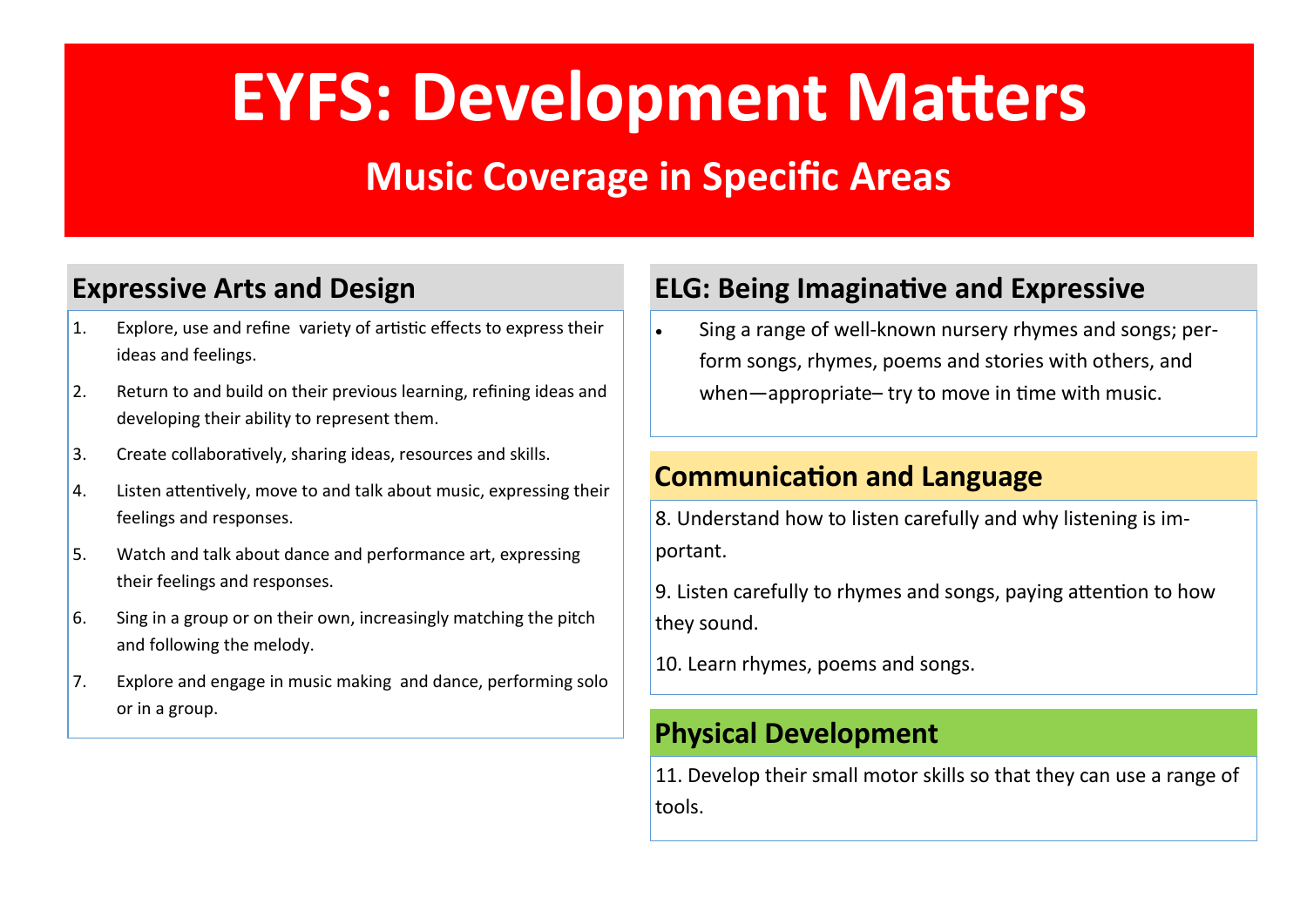## **Coverage Overview Guide EYFS**

**Supporting the ethos of the EYFS**

| <b>Week</b>   | $\mathbf{1}$                                                                                                                | $\overline{2}$ | $\overline{\mathbf{3}}$ | 4                                                                                                                                                                                                     | 5                                                                                                                                                       | $6\phantom{1}$ | $\overline{7}$ | 8 | 9 | 10 | 11 | 12 | 13 | 14 |
|---------------|-----------------------------------------------------------------------------------------------------------------------------|----------------|-------------------------|-------------------------------------------------------------------------------------------------------------------------------------------------------------------------------------------------------|---------------------------------------------------------------------------------------------------------------------------------------------------------|----------------|----------------|---|---|----|----|----|----|----|
| <b>Autumn</b> | Getting to know you<br>How can we express how<br>we feel?<br>How do we listen?<br>Lets listen to rhymes / po-<br>ems/ songs |                |                         | Singing in unison<br>Listening to each other<br>Listening to music of different lengths<br>Lets join in - singing and chanting<br>Recognition of visual signs of when to start and when to stop music |                                                                                                                                                         |                |                |   |   |    |    |    |    |    |
| <b>Spring</b> | <b>Lets Move</b><br>Moving to music / dance<br>Actions to songs<br>Explore tempo                                            |                |                         |                                                                                                                                                                                                       | Lets make some noise<br><b>Percussion Instruments</b><br>Instrument control<br><b>Building confidence</b><br>Learning about dynamics<br>Body percussion |                |                |   |   |    |    |    |    |    |
| <b>Summer</b> | <b>Lets Perform</b><br>Consolidation of pervious skills                                                                     |                |                         |                                                                                                                                                                                                       |                                                                                                                                                         |                |                |   |   |    |    |    |    |    |

In addition, music will be incorporated throughout the EYFS curriculum.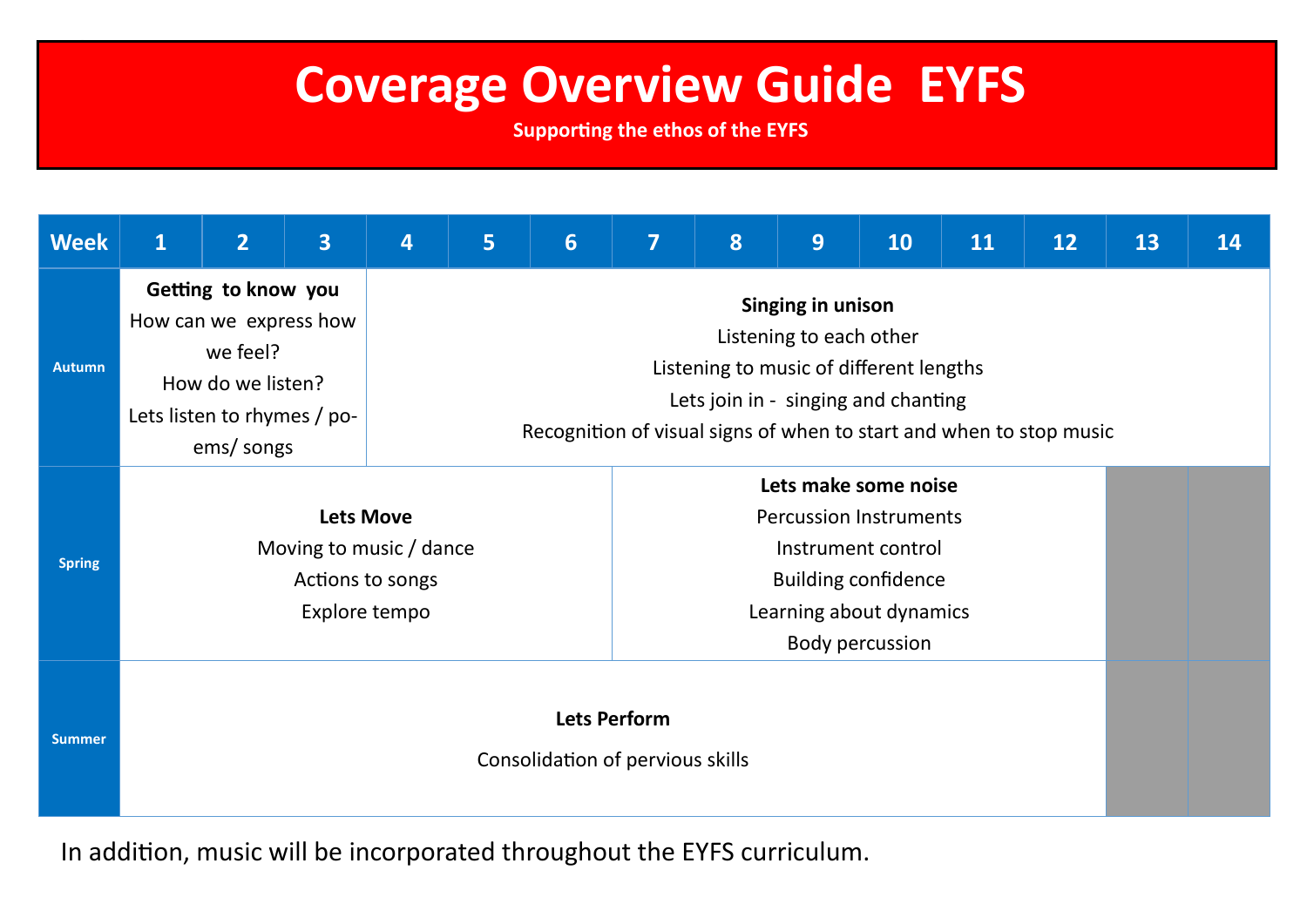| <b>Music Skills Progression: KS1</b>                   |                                                                                                                                                                                                                                                                                                                                                                                                                                                                                                           |                                                                                                                                                                                                                                                                                                                                                                                                                                                                                                                                                                                                                                                                           |  |  |  |
|--------------------------------------------------------|-----------------------------------------------------------------------------------------------------------------------------------------------------------------------------------------------------------------------------------------------------------------------------------------------------------------------------------------------------------------------------------------------------------------------------------------------------------------------------------------------------------|---------------------------------------------------------------------------------------------------------------------------------------------------------------------------------------------------------------------------------------------------------------------------------------------------------------------------------------------------------------------------------------------------------------------------------------------------------------------------------------------------------------------------------------------------------------------------------------------------------------------------------------------------------------------------|--|--|--|
| <b>National Curricu-</b><br>lum Content                | <b>KEY STAGE 1</b> Pupils should be taught to:<br>Use their voices expressively and creatively by singing songs and speaking chants and rhymes.<br>Play tuned and untuned instruments musically.<br>Listen with concentration and understanding to a range of high-quality live and recorded music.<br>Experiment with, create, select and combine sounds using the inter-related dimensions of music.<br>Use technology to support learning where appropriate.                                           |                                                                                                                                                                                                                                                                                                                                                                                                                                                                                                                                                                                                                                                                           |  |  |  |
|                                                        | Year 1:                                                                                                                                                                                                                                                                                                                                                                                                                                                                                                   | Year 2:                                                                                                                                                                                                                                                                                                                                                                                                                                                                                                                                                                                                                                                                   |  |  |  |
| Performing                                             | Explore making different sounds with the voice and instruments.<br>Show an understanding of pulse.<br>Sing and chant songs and rhymes in unison.<br>Begin to sing in tune using melodies that move mainly by step and include<br>small intervals.<br>Start and stop at the appropriate time.<br>Follow a leader when performing as a group.<br>Recognise visual signs for start, stop, mime actions, sing in your head.<br>Putting actions to songs.<br>Playing a pitched note/drone to accompany a song. | Perform a simple melody using voice and/or instruments.<br>Perform with a strong sense of pulse.<br>Start to understand the difference between pulse and rhythm.<br>Perform, demonstrating use of dynamics, pitch and tempo.<br>Play simple rhythms.<br>Sing in tune within a limited pitch range up to an octave.<br>Develop an awareness of diction when singing.<br>Sing/chant in unison and with a simple second part.<br>As part of a group, maintain an ostinato/drone with the voice or on instruments.<br>Perform and interpret a piece using simple notation.<br>Follow a conductor and recognise visual signs for start, stop, mime actions, sing in your head. |  |  |  |
| <b>Composing and</b><br><b>Improvising</b>             | Say words/rhymes and clap/play to create simple rhythmic patterns.<br>Improvise a rhythm/sound over a given number of beats.<br>Add sound effects to a story.<br>Make a piece of music to illustrate a character or mood.<br>Respond to music through movement.<br>Understand simple graphic notation - one sign for a sound or group of<br>sounds.                                                                                                                                                       | Use simple pitch and rhythm patterns to develop a structure for a short piece.<br>Improvise a rhythm/sound over a given number of beats.<br>Begin to recognise how music will fit a topic/theme.<br>Experiment with different timbres to create effects.<br>Recognise and begin to use contrasts in dynamics, tempo or pitch in a simple composition.<br>Respond to music through movement.<br>Notate a composition using simple graphic notation.<br>Understand that music can be notated in different ways.<br>Compose a piece with a beginning, middle and end.                                                                                                        |  |  |  |
| <b>Aural Awareness</b><br>and Theoretical<br>Knowledge | Listen to and experiment with vocal and instrumental sounds.<br>Copy back simple rhythmic patterns and melodies.<br>Recognise duration as being long or short.<br>Recognise pitch as high or low.<br>Recognise different articulations e.g. smooth and detached.<br>Feel if the tempo is fast or slow by responding to the pulse.<br>Recognise differences in dynamics as loud or soft.                                                                                                                   | Begin to recognise the sounds of different instruments (timbre) with an understanding of how<br>sounds are produced.<br>Sing and recognise simple melodic shapes and patterns.<br>Take a lead in activities that involve imitation or call and response.<br>Continue to develop an awareness of pulse, duration, pitch, tempo, dynamics and articulations<br>in all activities.<br>Recognise groups of instruments.                                                                                                                                                                                                                                                       |  |  |  |
| <b>Reflecting and</b><br><b>Evaluating</b>             | Comment on own performances and compositions.<br>Describe how the music makes them feel and why.<br>Describe music and sounds in simple terms using basic musical vocabulary<br>including pulse/beat, rhythm and pitch.                                                                                                                                                                                                                                                                                   | Talk about own and peers' work and make simple suggestions for improvement.<br>Discuss how the music makes them feel and why.<br>Describe music and sounds in simple terms using basic musical vocabulary including pulse/beat,<br>rhythm/duration and pitch.                                                                                                                                                                                                                                                                                                                                                                                                             |  |  |  |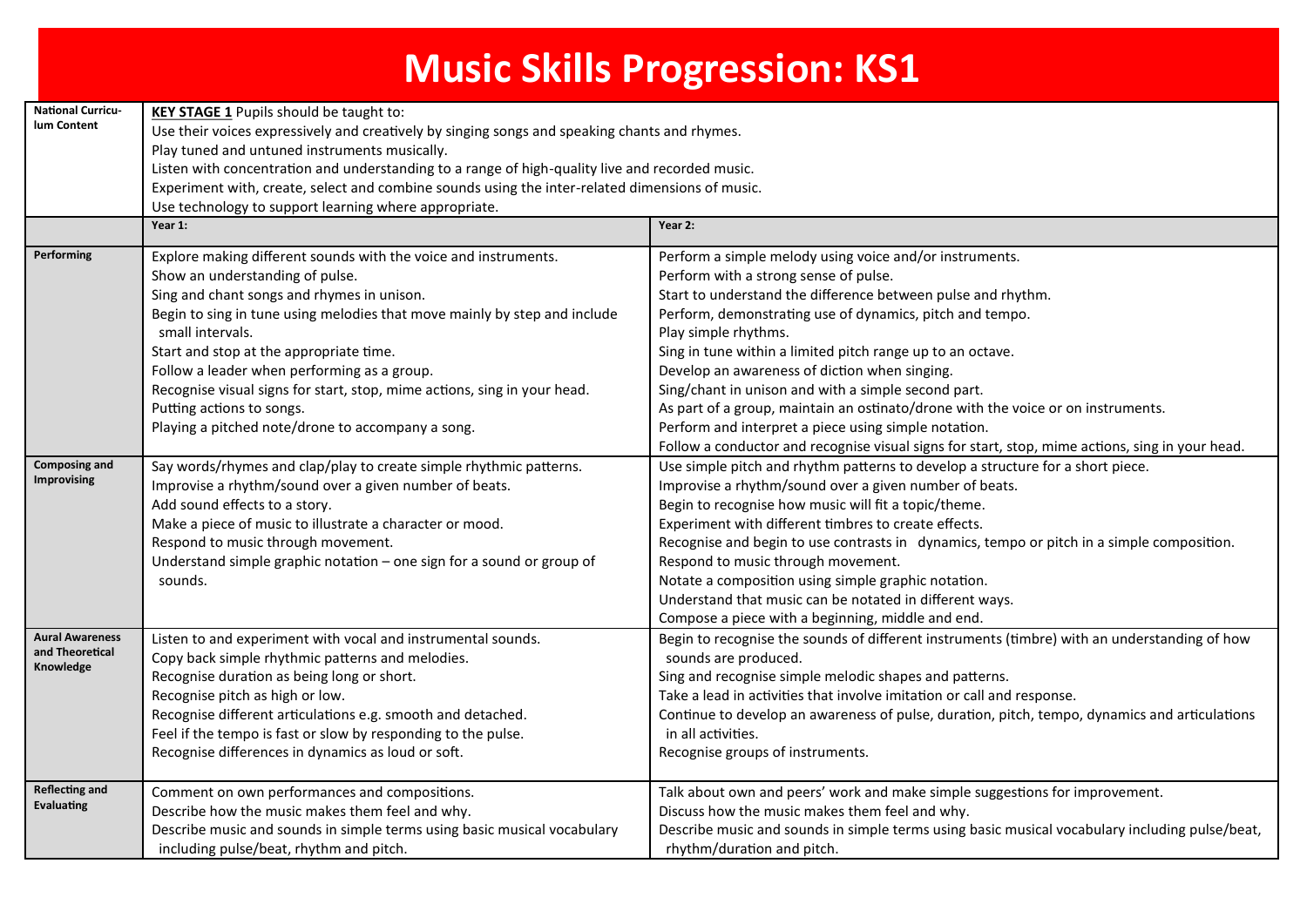|                                                                |                                                                                                                                                                                                                                                                                                                                                                                                                                                                                                                                                                                                                                                                                                                                                                                                                                                                                                                                                                                               | <b>Music Skills Progression: LKS2</b>                                                                                                                                                                                                                                                                                                                                                                                                                                                                                                                                                                                                                                                                                                                                                                                                                                                                                              |  |  |
|----------------------------------------------------------------|-----------------------------------------------------------------------------------------------------------------------------------------------------------------------------------------------------------------------------------------------------------------------------------------------------------------------------------------------------------------------------------------------------------------------------------------------------------------------------------------------------------------------------------------------------------------------------------------------------------------------------------------------------------------------------------------------------------------------------------------------------------------------------------------------------------------------------------------------------------------------------------------------------------------------------------------------------------------------------------------------|------------------------------------------------------------------------------------------------------------------------------------------------------------------------------------------------------------------------------------------------------------------------------------------------------------------------------------------------------------------------------------------------------------------------------------------------------------------------------------------------------------------------------------------------------------------------------------------------------------------------------------------------------------------------------------------------------------------------------------------------------------------------------------------------------------------------------------------------------------------------------------------------------------------------------------|--|--|
| National<br>Curriculum<br>Content                              | <b>KEY STAGE 2</b> Pupils should be taught to:<br>Sing and play musically with increasing confidence and control.<br>$\bullet$<br>Develop an understanding of musical composition, organising and manipulating ideas within musical structures and reproducing sounds from aural memory.<br>$\bullet$<br>Play and perform in solo and ensemble contexts, using their voices and playing musical instruments with increasing accuracy, fluency, control and expression.<br>Improvise and compose music for a range of purposes using the inter-related dimensions of music<br>Listen with attention to detail and recall sounds with increasing aural memory.<br>Use and understand staff and other musical notations.<br>Appreciate and understand a wide range of high-quality live and recorded music drawn from different traditions and from great composers and musicians.<br>Develop an understanding of the history of music.<br>Use technology to support learning where appropriate. |                                                                                                                                                                                                                                                                                                                                                                                                                                                                                                                                                                                                                                                                                                                                                                                                                                                                                                                                    |  |  |
|                                                                | Year 3:                                                                                                                                                                                                                                                                                                                                                                                                                                                                                                                                                                                                                                                                                                                                                                                                                                                                                                                                                                                       | Year 4:                                                                                                                                                                                                                                                                                                                                                                                                                                                                                                                                                                                                                                                                                                                                                                                                                                                                                                                            |  |  |
| Performing                                                     | Play a simple melody with technical control of the instrument/voice to create a pleasing sound.<br>Perform, demonstrating changes in dynamics, pitch, tempo and articulation.<br>Demonstrate the difference between pulse and rhythm.<br>Clap or tap a pulse whilst speaking/playing/improvising a rhythm/song.<br>Understand and respond to visual cues for starting and stopping.<br>Direct others to start and stop using gestures and can follow a conductor.<br>Maintain a second part in a vocal or instrumental piece (e.g. partner songs and rounds).<br>Sing rhythmically and expressively using a limited range of notes of approximately an octave<br>with increased control.                                                                                                                                                                                                                                                                                                      | Demonstrate awareness of the need for good posture and diction whilst singing in order to maintain a<br>pleasing sound.<br>Sing and play with an awareness of how the interrelated dimensions of music affect the performance<br>and its impact on the audience.<br>Perform using a range of rhythmic/melodic notation and/or from graphic notation including crotchet,<br>quaver, minim, semibreve, semiquaver.<br>Understand and respond to visual cues for starting and stopping, sustaining sounds, ending words with<br>clear consonant sounds and/or fading away.<br>Direct others to start and stop using gestures and can follow a conductor.<br>Maintain a third part in a vocal or instrumental piece showing an understanding of texture (e.g. partner<br>songs, rounds and simple part harmony).<br>Continue to sing rhythmically and expressively using a range of approximately an octave with increased<br>control. |  |  |
| Composing<br>and Impro-<br>vising                              | Make four-bar rhythms in groups, pairs or individually.<br>Improvise with increasing confidence. (e.g. using $2 - 3$ notes).<br>Contribute ideas to a group composition, playing own part.<br>Choose instruments and playing techniques to accurately depict story, mood or character<br>showing an awareness of timbre.<br>Add pitch names to rhythmic notation to make melodies.<br>Understand how changes in pitch can be shown on either graphic score and staff notation.<br>Understand graphic scores and how more than one sound can play at a time to create texture.<br>Start to understand simple rhythmic notation including crotchet, quaver, minim, semibreve.                                                                                                                                                                                                                                                                                                                   | Construct a piece with a simple structure (e.g. Binary or Ternary).<br>Improvise with increasing confidence (e.g. using $2 - 3$ notes).<br>Add own words to an existing tune to make a new song.<br>Make soundscapes/descriptive/atmospheric pieces with narrative/through-composed structures.<br>Add pitch names to rhythmic notation to make more complex melodies.<br>Begin to show an awareness of how changes in pitch can be shown on a stave.<br>Work independently within a group composition showing thought in selection of instruments and play-<br>ing techniques and understanding the effect of timbre and texture, including adding a drone.<br>Use ICT to compose.                                                                                                                                                                                                                                                |  |  |
| Aural<br><b>Awareness</b><br>and Theo-<br>retical<br>Knowledge | Recognise and describe how sounds are made on different instruments.<br>Sing and recognise short melodic shapes and rhythmic patterns from memory.<br>Continue to develop an awareness of pulse, duration, pitch, tempo, dynamics and articulations<br>in all activities.<br>Recognise different metres (e.g. 3 time and 4 time).                                                                                                                                                                                                                                                                                                                                                                                                                                                                                                                                                                                                                                                             | Recognise and describe how sounds are made and changed on different instruments and how this<br>groups them into instrumental families.<br>Memorise rhythmic and melodic phrases and match to conventional/graphic pitch notation.<br>Continue to develop an awareness of the inter-related dimensions of music, pulse and articulations.<br>Recognise simple structures in the music that is being performed or listened to (e.g. phrases, Binary,<br>Ternary, Verse-Chorus).<br>Recognise different metres (e.g. 2, 3 or 4 time).                                                                                                                                                                                                                                                                                                                                                                                                |  |  |
| Reflecting<br>and Evalu-<br>ating                              | Make constructive comments on own and others' music to develop compositions and perfor-<br>mances.<br>Use active listening to make simple connections and comparisons between own compositions<br>and performances, and those of other musicians.<br>Begin to recognise how composers use the inter-related dimensions of music to create effects<br>and mood.                                                                                                                                                                                                                                                                                                                                                                                                                                                                                                                                                                                                                                | Make constructive comments on own and others' music to develop compositions and performances<br>discussing some of the inter-related dimensions of music.<br>Use active listening to make simple connections and comparisons between own compositions and per-<br>formances, and those of other musicians.<br>Identify how composers use the inter-related dimensions of music to create effects and mood.<br>Ask questions about music in other cultures and traditions.                                                                                                                                                                                                                                                                                                                                                                                                                                                          |  |  |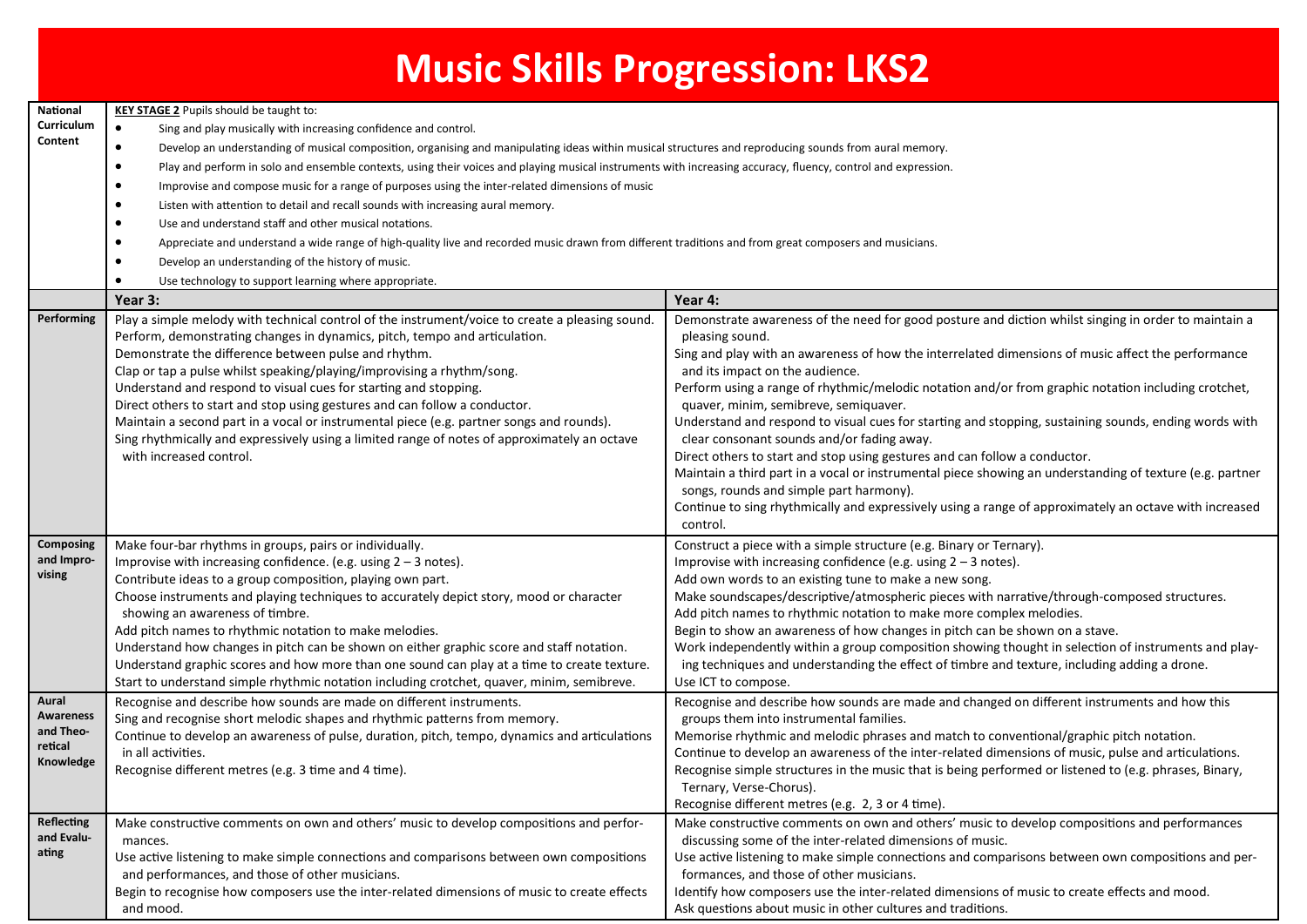|                                                         | <b>Music Skills Progression: UKS2</b>                                                                                                                                                                                                                                                                                                                                                                                                                                                                                                                                                                                                                                                                                                                                                                                                                                                                                                                                                                      |                                                                                                                                                                                                                                                                                                                                                                                                                                                                                                                                                                                                                                                                                                                                                                                                                                                        |  |  |
|---------------------------------------------------------|------------------------------------------------------------------------------------------------------------------------------------------------------------------------------------------------------------------------------------------------------------------------------------------------------------------------------------------------------------------------------------------------------------------------------------------------------------------------------------------------------------------------------------------------------------------------------------------------------------------------------------------------------------------------------------------------------------------------------------------------------------------------------------------------------------------------------------------------------------------------------------------------------------------------------------------------------------------------------------------------------------|--------------------------------------------------------------------------------------------------------------------------------------------------------------------------------------------------------------------------------------------------------------------------------------------------------------------------------------------------------------------------------------------------------------------------------------------------------------------------------------------------------------------------------------------------------------------------------------------------------------------------------------------------------------------------------------------------------------------------------------------------------------------------------------------------------------------------------------------------------|--|--|
| National<br>Curriculum<br>Content                       | <b>KEY STAGE 2</b> Pupils should be taught to:<br>$\bullet$<br>Sing and play musically with increasing confidence and control.<br>Develop an understanding of musical composition, organising and manipulating ideas within musical structures and reproducing sounds from aural memory.<br>$\bullet$<br>Play and perform in solo and ensemble contexts, using their voices and playing musical instruments with increasing accuracy, fluency, control and expression.<br>$\bullet$<br>Improvise and compose music for a range of purposes using the inter-related dimensions of music<br>Listen with attention to detail and recall sounds with increasing aural memory.<br>Use and understand staff and other musical notations.<br>Appreciate and understand a wide range of high-quality live and recorded music drawn from different traditions and from great composers and musicians.<br>Develop an understanding of the history of music.<br>Use technology to support learning where appropriate. |                                                                                                                                                                                                                                                                                                                                                                                                                                                                                                                                                                                                                                                                                                                                                                                                                                                        |  |  |
|                                                         | Year 5:                                                                                                                                                                                                                                                                                                                                                                                                                                                                                                                                                                                                                                                                                                                                                                                                                                                                                                                                                                                                    | Year 6:                                                                                                                                                                                                                                                                                                                                                                                                                                                                                                                                                                                                                                                                                                                                                                                                                                                |  |  |
| Performing                                              | Demonstrate awareness of the need for good posture, breathing and diction whilst singing in order to<br>maintain a pleasing sound.<br>Sing and play with an understanding of how the interrelated dimensions of music affect the performance<br>and its impact on the audience.<br>Perform using a range of rhythmic and melodic notation combining the inter-related dimensions of music.<br>Understand and respond to visual cues for starting and stopping, and/or fading away, tempi, dynamics and<br>articulation.<br>Maintain a third part in a vocal or instrumental piece showing an understanding of texture.<br>Direct others to start and stop using gestures or counting in, setting tempi and dynamics.<br>Perform a solo part within a group.                                                                                                                                                                                                                                                | When singing, show greater mastery and control of tone, diction, posture and breathing consistently.<br>Use the interrelated dimensions of music when singing and playing in a variety pf styles.<br>Maintain a third part in a vocal or instrumental piece with an understanding of harmony and texture.<br>Perform using a range of rhythmic and melodic notation to play a variety of ostinati and simple pieces or songs, in-<br>cluding expression and articulations.<br>Understand and respond to visual cues for starting and stopping, sustaining sounds, ending words with clear conso-<br>nant sounds and/or fading away, tempi, dynamics and articulation with greater accuracy.<br>Direct others to start and stop using gestures or counting in, setting tempi and dynamics, articulation and show how<br>to change these within a piece. |  |  |
| Composing<br>and Impro-<br>vising                       | Construct a piece with a simple structure (e.g. Binary or Ternary, Verse-Chorus, Intro/Outro).<br>Improvise with increasing confidence (e.g. using a scale pattern).<br>Use scale patterns to construct melodies, understanding pitch direction, movement by step and leap and<br>knowing names of notes.<br>Compose showing sensitivity to mood/time/location through use of inter-related dimensions of music,<br>experimenting with the use of harmony to create texture.<br>Works independently within a group composition showing thought in selection of instruments and playing<br>techniques.<br>Is beginning to compose using conventional notation for rhythms and/or pitch.<br>Use ICT for recording/refining compositions.                                                                                                                                                                                                                                                                     | Construct a piece with a more complex structure (e.g. Rondo, Twelve-bar Blues).<br>Improvise with increasing confidence. (e.g. using a scale pattern).<br>Can use different scale patterns to construct melodies (e.g. major, minor, pentatonic).<br>Compose showing sensitivity to mood/time/location through use of inter-related dimensions of music, including<br>experimenting with harmonies and chords to create texture.<br>Works independently within a group composition showing thought in selection of instruments and playing tech-<br>niques.<br>Notate compositions using a variety of methods, incorporating the inter-related dimensions of music.<br>To create a piece using ICT (ie garage band).                                                                                                                                   |  |  |
| Aural<br>Awareness<br>and Theo-<br>retical<br>Knowledge | Recognise and identify instrumental families aurally.<br>Memorise more complex rhythmic and melodic patterns and match conventional notation/graphic pitch<br>notation.<br>Continue to develop an awareness of the inter-related dimensions of music, pulse and articulations.<br>Recognise simple structures in the music that is being performed or listened to (e.g. Binary, Ternary, Verse-<br>Chorus, Rondo, Variation, 12-Bar Blues).<br>Compare and discuss differences in performances of the same piece of music.<br>Recognise a variety of metres.                                                                                                                                                                                                                                                                                                                                                                                                                                               | Recognise and identify instrumental families aurally, including instruments from different genres, cultures and tradi-<br>tions, comparing and contrasting them with their own musical practices and experiences.<br>Memorise more complex rhythmic and melodic patterns and match to conventional notation.<br>Continue to develop an awareness of the inter-related dimensions of music, pulse and articulations.<br>Recognise structures in the music that is being performed or listened to (Rondo, Variation, Twelve Bar Blues, Ternary,<br>Verse-Chorus, Intro/Outro, through-composed).<br>Compare and discuss differences in performances of the same piece of music.<br>Recognise a variety of metres.                                                                                                                                        |  |  |
| Reflecting<br>and Evalu-<br>ating                       | Make constructive comments on own and others' music to develop compositions and performances mak-<br>ing use of inter-related dimensions of music.<br>Use active listening to make simple connections and comparisons between own compositions and perfor-<br>mances, identifying the use of musical devices (e.g. Canon, Ostinato, Repetition, Sequence).<br>Recognise how music reflects its purpose, place and time including other cultures, traditions and a variety<br>of genres.<br>Discuss music in subjective and objective terms using musical vocabulary.                                                                                                                                                                                                                                                                                                                                                                                                                                       | Make constructive and refined comments on own and others' music to develop compositions and performances<br>using the full range of inter-related dimensions of music.<br>Use active listening to make simple connections and comparisons between own compositions and performances,<br>identifying the use of musical devices (e.g. Canon, Ostinato, Repetition, Sequence).<br>Recognise how music reflects its purpose, place and time, including other cultures and traditions, and relating it to<br>own cultures, traditions and experiences<br>Confidently use a wide range of musical vocabulary.                                                                                                                                                                                                                                               |  |  |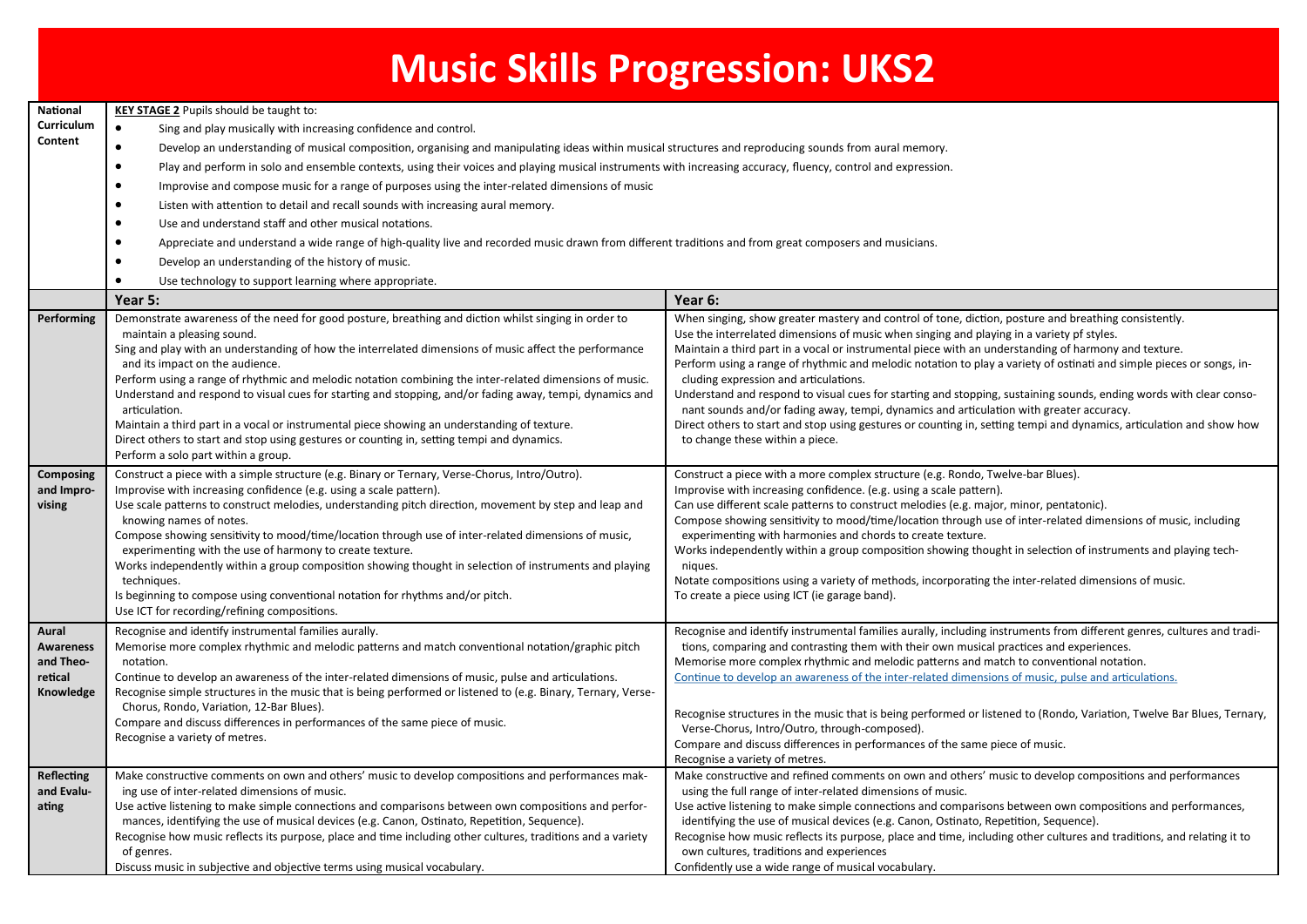### **Music Skills Progression: Purcussion– Glockenspiel**

| <b>Resources</b><br>An instrument                                                                               | Term 1 - Let's Go                                                                                                                                                                                                                                                                                                                                                                                                                                                                                                                                                                                                                                                                                                                                                                                                                                                                                                                                                                             | Term 2 - The Class Orchestra                                                                                                                                                                                                                                                                                                                                                                                                                                                                                                                                                                                                                                                                                                                                                                                                                                                                                                                                                                                                                                                                                                                                           | Term 3 - On With The Show!                                                                                                                                                                                                                                                                                                                                                                                                                                                                                                                                                                                                                                                                                                                                                                                                                                                                                                                                                                                                          |
|-----------------------------------------------------------------------------------------------------------------|-----------------------------------------------------------------------------------------------------------------------------------------------------------------------------------------------------------------------------------------------------------------------------------------------------------------------------------------------------------------------------------------------------------------------------------------------------------------------------------------------------------------------------------------------------------------------------------------------------------------------------------------------------------------------------------------------------------------------------------------------------------------------------------------------------------------------------------------------------------------------------------------------------------------------------------------------------------------------------------------------|------------------------------------------------------------------------------------------------------------------------------------------------------------------------------------------------------------------------------------------------------------------------------------------------------------------------------------------------------------------------------------------------------------------------------------------------------------------------------------------------------------------------------------------------------------------------------------------------------------------------------------------------------------------------------------------------------------------------------------------------------------------------------------------------------------------------------------------------------------------------------------------------------------------------------------------------------------------------------------------------------------------------------------------------------------------------------------------------------------------------------------------------------------------------|-------------------------------------------------------------------------------------------------------------------------------------------------------------------------------------------------------------------------------------------------------------------------------------------------------------------------------------------------------------------------------------------------------------------------------------------------------------------------------------------------------------------------------------------------------------------------------------------------------------------------------------------------------------------------------------------------------------------------------------------------------------------------------------------------------------------------------------------------------------------------------------------------------------------------------------------------------------------------------------------------------------------------------------|
| for each<br>child<br>ICT resources<br>Equipment to<br>record<br>children's<br>progress<br>Rhythm Flash<br>Cards | In this Unit children learn to play their instrument with a secure technique<br>and will develop their singing ability to be able to use the voice with control.<br>They will begin to perform simple rhythmic and melodic patterns in time<br>with a secure beat and understand the difference between rhythm and<br>pulse. They will start to use simple notation and explore some of the inter-<br>related dimensions of music such as tempo, duration, dynamics and pitch.<br>Aural skills will be developed through the voice and instrument.                                                                                                                                                                                                                                                                                                                                                                                                                                            | This Unit develops the children's ability to create, combine and perform<br>rhythmic and melodic material as part of a class performance. The pupils<br>will develop their composition and improvisation skills and in performance<br>they will maintain their own parts with confidence. Notation will be used to<br>support musical learning. Aural skills will be developed further through a<br>range of more complex activities and games. They will be able to begin to<br>demonstrate knowledge of the interrelated dimensions of music on their<br>instrument and vocally.                                                                                                                                                                                                                                                                                                                                                                                                                                                                                                                                                                                     | This Unit develops and demonstrates the children's ability to take part in a<br>class performance with confidence, expression and control. The children<br>plan, sing, compose and play instrumental pieces in order to achieve a quali-<br>ty class performance. They will embed a secure instrumental technique and<br>produce a pleasing musical sound. Their knowledge of the interrelated<br>dimensions of music will be more secure and their aural skills will continue<br>to develop. They will show more confidence in reading notation and use<br>this to learn pieces for their concert.                                                                                                                                                                                                                                                                                                                                                                                                                                 |
| <b>Skills Develop-</b>                                                                                          | Demonstrate awareness of the need for good posture and diction whilst                                                                                                                                                                                                                                                                                                                                                                                                                                                                                                                                                                                                                                                                                                                                                                                                                                                                                                                         | Play with a consistently pleasing sound and demonstrate a good technique                                                                                                                                                                                                                                                                                                                                                                                                                                                                                                                                                                                                                                                                                                                                                                                                                                                                                                                                                                                                                                                                                               | Play with a well-established instrumental technique to produce a consistent                                                                                                                                                                                                                                                                                                                                                                                                                                                                                                                                                                                                                                                                                                                                                                                                                                                                                                                                                         |
| ment<br>(based on En-<br>trust Music<br><b>Service Musical</b><br><b>Skills Progres-</b><br>sion Map)           | singing and playing in order to maintain a pleasing sound<br>Begin to demonstrate a secure pulse and understanding of rhythm<br>Perform simple phrases using conventional rhythmic/melodic notation<br>including crotchet, quaver, minim<br>Understand and respond to visual cues for starting/stopping, loud/quiet and<br>fast/slow<br>Begin to maintain a simple part in a whole class performance<br>Recognise and describe how sounds are made and changed on the instru-<br>ments<br>Begin to explore simple improvisation using one note/rhythms<br>Memorise rhythmic and melodic phrases<br>Begin to develop an awareness of the interrelated dimensions of music,<br>pulse and articulations<br>Explore simple changes of metre through a variety of pieces<br>Make constructive comments about own and others' work to make im-<br>provements to the quality of the sound and technique<br>Listening to a variety of music from different periods, countries, cultures and<br>genres | both on the instrument and vocally<br>Play with a sense of pulse in time with backing tracks and other pupils<br>Begin to show an awareness of how changes in pitch can be shown on a<br>stave and use notation to learn simple melodic phrases<br>Follow a conductor during whole class performances and small group com-<br>positions<br>Maintain a second or third part in a vocal or instrumental piece showing an<br>understanding of texture (partner songs, ostinati, rounds)<br>Makes soundscapes/descriptive/atmospheric pieces with narrative/through-<br>composed structures<br>Improvise with increasing confidence using $2 - 3$ notes/more varied rhythms<br>Memorise rhythmic and melodic phrases and match to conventional/graphic<br>pitch notation<br>Continue to develop an awareness of the interrelated dimensions of music,<br>pulse and articulations<br>Recognise different metres (e.g. 2, 3 or 4 time).<br>Through self-assessment, make changes to technique and compositions in<br>order to improve the quality of the music that is produced<br>Listening to a variety of music from different periods, countries, cultures and<br>genres | sound using more complex techniques<br>Play as part of a class ensemble with confidence and a secure pulse<br>Learn new pieces by using standard stave notation<br>Follow a variety of conductors including other teachers and pupils to play<br>together as a group<br>Perform pieces with two or three parts with confidence and accuracy to<br>create a layered piece<br>Compose and layer simple ostinati to create an accompaniment for a song<br>Improvise more than 1 bar of music with confidence<br>Use aural skills to match sound and notation patterns<br>Sing and play with an awareness of how the interrelated dimensions of<br>music affect the performance and its impact on the audience.<br>Recognise changes in metre aurally and through movement<br>Make constructive comments on own and others' music to develop compo-<br>sitions and performances discussing some of the interrelated dimensions<br>of music<br>Listening to a variety of music from different periods, countries, cultures and<br>genres |
| <b>Instrument</b>                                                                                               | <b>Beginner Level</b>                                                                                                                                                                                                                                                                                                                                                                                                                                                                                                                                                                                                                                                                                                                                                                                                                                                                                                                                                                         | <b>Working Towards Improver Level</b>                                                                                                                                                                                                                                                                                                                                                                                                                                                                                                                                                                                                                                                                                                                                                                                                                                                                                                                                                                                                                                                                                                                                  | <b>Improver Level</b>                                                                                                                                                                                                                                                                                                                                                                                                                                                                                                                                                                                                                                                                                                                                                                                                                                                                                                                                                                                                               |
| specific skills<br>(based on En-<br>trust Music<br><b>Service As-</b><br>sessing Musical<br>Progress levels)    | Learn about instrument care<br>Recognise and show good posture - feet apart, straight back, holding sticks<br>correctly (matched grip for glockenspiel)<br>Be able to play simple patterns with alternating strokes just past the centre<br>of the bars on the glockenspiel.<br>Produce controlled sounds when performing a simple piece<br>Know the names of the all notes (C to C) and how to locate them on the<br>glockenspiel<br>Play simple tunes and patterns using 3 to 4 notes, moving mainly by step,<br>using both beaters.<br>Play in time to the beat and demonstrate the difference between pulse and<br>rhythm<br>Create their own short phrase using pitch and rhythm<br>Recognise sounds as high/low, loud/quiet, fast/slow, long/short<br>Identify why some sounds are more successful than others<br>Learn about simple graphic and traditional notations                                                                                                                  | Perform a short piece demonstrating good posture<br>Begin to develop a pleasing sound and be able to play long and short sounds<br>at two or more dynamic levels with control<br>Perform a variety of tunes, extending the range to 5 or 6 notes, moving by<br>step and leap, using both beaters<br>Perform a variety of pieces from simple notation<br>Repeat a simple melody by singing or playing<br>Create simple patterns with increasing confidence and accuracy<br>Perform more complex ostinati using different metres<br>Work with confidence in small groups to improve work, compose, improvise<br>and develop technique<br>Use the instrument creatively to produce sounds effects and perform ideas<br>Identify the challenges in a new piece with support of the teacher                                                                                                                                                                                                                                                                                                                                                                                 | Perform a short piece demonstrating good posture, showing a relaxed<br>approach and a comfortable/efficient grip<br>Produce a pleasing sound on glockenspiel, showing an awareness of differ-<br>ent dynamics and articulation<br>Perform a variety of tunes, extending the range to approximately an octave<br>and using both beaters<br>Read simple rhythmic and melodic notation to perform pieces<br>Perform a selection of pieces from memory<br>Copy back more complex phrases and identify the note lengths used by<br>name<br>Lead call and response exercises using pitch and rhythm<br>Use the instrument to create short phrases and pieces<br>Identify ways to improve technical aspects of performance<br>Perform to an audience to celebrate achievements                                                                                                                                                                                                                                                             |
| <b>Suggested Rep-</b>                                                                                           | DeeCee's Blues - Charanga                                                                                                                                                                                                                                                                                                                                                                                                                                                                                                                                                                                                                                                                                                                                                                                                                                                                                                                                                                     | <b>Composition Project</b>                                                                                                                                                                                                                                                                                                                                                                                                                                                                                                                                                                                                                                                                                                                                                                                                                                                                                                                                                                                                                                                                                                                                             | <b>Bacharach Anorak - PowerPoint on Sharepoint - Glocks</b>                                                                                                                                                                                                                                                                                                                                                                                                                                                                                                                                                                                                                                                                                                                                                                                                                                                                                                                                                                         |
| ertoire                                                                                                         | Mardi Gras Groovin' - Charanga                                                                                                                                                                                                                                                                                                                                                                                                                                                                                                                                                                                                                                                                                                                                                                                                                                                                                                                                                                | Rigadoon - Charanga - Glocks                                                                                                                                                                                                                                                                                                                                                                                                                                                                                                                                                                                                                                                                                                                                                                                                                                                                                                                                                                                                                                                                                                                                           | Into Orbit                                                                                                                                                                                                                                                                                                                                                                                                                                                                                                                                                                                                                                                                                                                                                                                                                                                                                                                                                                                                                          |
|                                                                                                                 | DEFinitely - Charanga/PowerPoint<br>Jingle Bells - Challenge for multiple notes                                                                                                                                                                                                                                                                                                                                                                                                                                                                                                                                                                                                                                                                                                                                                                                                                                                                                                               | Mamma Mia - Charanga<br>Little Gnat - Charanga                                                                                                                                                                                                                                                                                                                                                                                                                                                                                                                                                                                                                                                                                                                                                                                                                                                                                                                                                                                                                                                                                                                         | Sing and play – charanga performance<br>Review pieces from the year for celebration                                                                                                                                                                                                                                                                                                                                                                                                                                                                                                                                                                                                                                                                                                                                                                                                                                                                                                                                                 |
|                                                                                                                 | lgnition                                                                                                                                                                                                                                                                                                                                                                                                                                                                                                                                                                                                                                                                                                                                                                                                                                                                                                                                                                                      | <b>Blast Off! - Sharepoint -Glocks</b>                                                                                                                                                                                                                                                                                                                                                                                                                                                                                                                                                                                                                                                                                                                                                                                                                                                                                                                                                                                                                                                                                                                                 |                                                                                                                                                                                                                                                                                                                                                                                                                                                                                                                                                                                                                                                                                                                                                                                                                                                                                                                                                                                                                                     |
|                                                                                                                 | <b>Clicks and Sticks - Glocks and Drums</b>                                                                                                                                                                                                                                                                                                                                                                                                                                                                                                                                                                                                                                                                                                                                                                                                                                                                                                                                                   | Doubling Up and Doubling Down - Sharepoint - Glocks                                                                                                                                                                                                                                                                                                                                                                                                                                                                                                                                                                                                                                                                                                                                                                                                                                                                                                                                                                                                                                                                                                                    |                                                                                                                                                                                                                                                                                                                                                                                                                                                                                                                                                                                                                                                                                                                                                                                                                                                                                                                                                                                                                                     |
|                                                                                                                 |                                                                                                                                                                                                                                                                                                                                                                                                                                                                                                                                                                                                                                                                                                                                                                                                                                                                                                                                                                                               |                                                                                                                                                                                                                                                                                                                                                                                                                                                                                                                                                                                                                                                                                                                                                                                                                                                                                                                                                                                                                                                                                                                                                                        |                                                                                                                                                                                                                                                                                                                                                                                                                                                                                                                                                                                                                                                                                                                                                                                                                                                                                                                                                                                                                                     |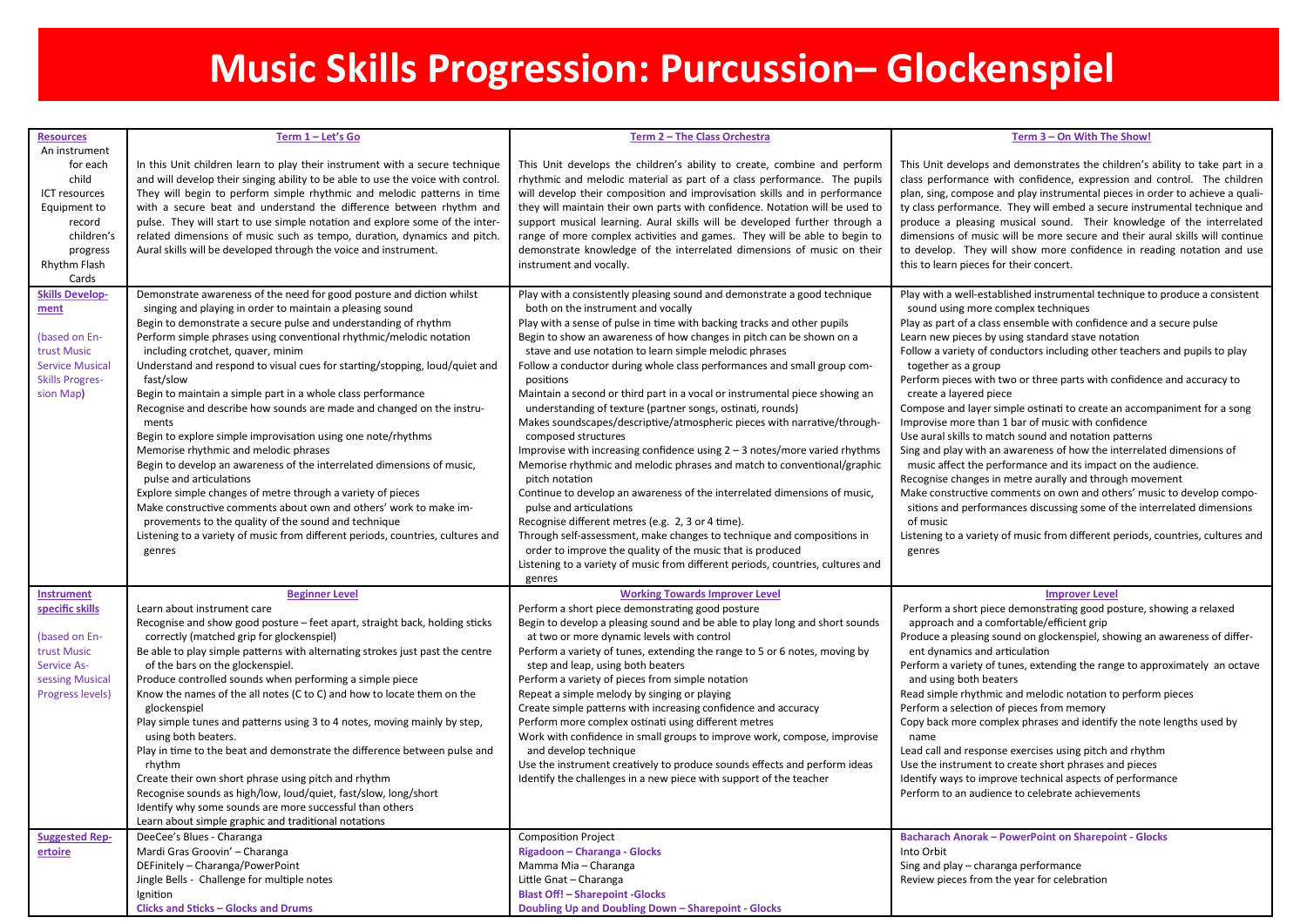## **Music Skills Progression: Strings– Violin**

| <b>Resources</b>                       | Term 1 - Let's Go                                                                                                                                           | Term 2 - The Class Orchestra                                                                                                                           | Term 3 - On With The Show!                                                                                                                        |
|----------------------------------------|-------------------------------------------------------------------------------------------------------------------------------------------------------------|--------------------------------------------------------------------------------------------------------------------------------------------------------|---------------------------------------------------------------------------------------------------------------------------------------------------|
| An instrument for                      |                                                                                                                                                             |                                                                                                                                                        |                                                                                                                                                   |
| each child<br>ICT resources            | In this Unit children learn to play their instrument with a secure technique                                                                                | This Unit develops the children's ability to create, combine and perform                                                                               | This Unit develops and demonstrates the children's ability to take part in a                                                                      |
| Equipment to                           | and will develop their singing ability to be able to use the voice with control.<br>They will begin to perform simple rhythmic and melodic patterns in time | rhythmic and melodic material as part of a class performance. The pupils<br>will develop their composition and improvisation skills and in performance | class performance with confidence, expression and control. The children<br>plan, sing, compose and play instrumental pieces in order to achieve a |
| record                                 | with a secure beat and understand the difference between rhythm and                                                                                         | they will maintain their own parts with confidence. Notation will be used to                                                                           | quality class performance. They will embed a secure instrumental tech-                                                                            |
| children's                             | pulse. They will start to use simple notation and explore some of the inter-                                                                                | support musical learning. Aural skills will be developed further through a                                                                             | nique and produce a pleasing musical sound. Their knowledge of the inter-                                                                         |
| progress                               | related dimensions of music such as tempo, duration, dynamics and pitch.                                                                                    | range of more complex activities and games. They will be able to begin to                                                                              | related dimensions of music will be more secure and their aural skills will                                                                       |
| Rhythm Flash                           | Aural skills will be developed through the voice and instrument.                                                                                            | demonstrate knowledge of the interrelated dimensions of music on their                                                                                 | continue to develop. They will show more confidence in reading notation                                                                           |
| Cards                                  |                                                                                                                                                             | instrument and vocally.                                                                                                                                | and use this to learn pieces for their concert.                                                                                                   |
| <b>Skills Develop-</b>                 | Demonstrate awareness of the need for good posture and diction whilst                                                                                       | Play with a consistently pleasing sound and demonstrate a good technique                                                                               | Play with a well-established instrumental technique to produce a consistent                                                                       |
| ment                                   | singing and playing in order to maintain a pleasing sound                                                                                                   | both on the instrument and vocally                                                                                                                     | sound using more complex techniques                                                                                                               |
| (based on Entrust                      | Begin to demonstrate a secure pulse and understanding of rhythm<br>Perform simple phrases using conventional rhythmic/melodic notation                      | Play with a sense of pulse in time with backing tracks and other pupils                                                                                | Play as part of a class ensemble with confidence and a secure pulse                                                                               |
| <b>Music Service</b>                   | including crotchet, quaver, minim                                                                                                                           | Begin to show an awareness of how changes in pitch can be shown on a<br>stave and use notation to learn simple melodic phrases                         | Learn new pieces by using standard stave notation<br>Follow a variety of conductors including other teachers and pupils to play                   |
| <b>Musical Skills</b>                  | Understand and respond to visual cues for starting/stopping, loud/quiet and                                                                                 | Follow a conductor during whole class performances and small group com-                                                                                | together as a group                                                                                                                               |
| <b>Progression Map)</b>                | fast/slow                                                                                                                                                   | positions                                                                                                                                              | Perform pieces with two or three parts with confidence and accuracy to                                                                            |
|                                        | Begin to maintain a simple part in a whole class performance                                                                                                | Maintain a second or third part in a vocal or instrumental piece showing an                                                                            | create a layered piece                                                                                                                            |
|                                        | Recognise and describe how sounds are made and changed on the instru-                                                                                       | understanding of texture (partner songs, ostinati, rounds)                                                                                             | Compose and layer simple ostinati to create an accompaniment for a song                                                                           |
|                                        | ments                                                                                                                                                       | Makes soundscapes/descriptive/atmospheric pieces with narrative/through-                                                                               | Improvise more than 1 bar of music with confidence                                                                                                |
|                                        | Begin to explore simple improvisation using one note/rhythms                                                                                                | composed structures                                                                                                                                    | Use aural skills to match sound and notation patterns                                                                                             |
|                                        | Memorise rhythmic and melodic phrases                                                                                                                       | Improvise with increasing confidence using $2 - 3$ notes/more varied rhythms                                                                           | Sing and play with an awareness of how the interrelated dimensions of                                                                             |
|                                        | Begin to develop an awareness of the interrelated dimensions of music,<br>pulse and articulations                                                           | Memorise rhythmic and melodic phrases and match to conventional/graphic<br>pitch notation                                                              | music affect the performance and its impact on the audience.<br>Recognise changes in metre aurally and through movement                           |
|                                        | Explore simple changes of metre through a variety of pieces                                                                                                 | Continue to develop an awareness of the interrelated dimensions of music,                                                                              | Make constructive comments on own and others' music to develop compo-                                                                             |
|                                        | Make constructive comments about own and others' work to make im-                                                                                           | pulse and articulations                                                                                                                                | sitions and performances discussing some of the interrelated dimensions                                                                           |
|                                        | provements to the quality of the sound and technique                                                                                                        | Recognise different metres (e.g. 2, 3 or 4 time).                                                                                                      | of music                                                                                                                                          |
|                                        | Listening to a variety of music from different periods, countries, cultures and                                                                             | Through self-assessment, make changes to technique and compositions in                                                                                 | Listening to a variety of music from different periods, countries, cultures                                                                       |
|                                        | genres                                                                                                                                                      | order to improve the quality of the music that is produced                                                                                             | and genres                                                                                                                                        |
|                                        |                                                                                                                                                             | Listening to a variety of music from different periods, countries, cultures and                                                                        |                                                                                                                                                   |
|                                        |                                                                                                                                                             | genres                                                                                                                                                 |                                                                                                                                                   |
| <b>Instrument spe-</b><br>cific skills | <b>Beginner Level</b><br>Learn about instrument care                                                                                                        | <b>Working Towards Improver Level</b><br>Perform a short piece demonstrating good posture                                                              | <b>Improver Level</b><br>Perform a short piece demonstrating good posture, showing a relaxed                                                      |
|                                        | Recognise and show good posture                                                                                                                             | Begin to use the fingers with some confidence to change pitch                                                                                          | approach without tension                                                                                                                          |
| (based on Entrust                      | Produce controlled sounds when performing a simple piece both pizzicato                                                                                     | Begin to develop bowing technique to play long and short sounds and two                                                                                | Use fingers with more confidence. Some pupils will play a scale                                                                                   |
| <b>Music Service</b>                   | and arco                                                                                                                                                    | or more dynamic levels with control                                                                                                                    | Use the bow with confidence to produce a consistently good sound and a                                                                            |
| <b>Assessing Musical</b>               | Pluck the strings in time to the beat and demonstrate the difference be-                                                                                    | Perform a variety of pieces from simple notation                                                                                                       | variety of long/short notes and varying dynamics                                                                                                  |
| <b>Progress levels)</b>                | tween pulse and rhythm                                                                                                                                      | Repeat a simple melody by singing or playing                                                                                                           | Read simple rhythmic and melodic notation to perform pieces                                                                                       |
|                                        | Know the names of all four strings and parts of the instrument                                                                                              | Create simple patterns with increasing confidence and accuracy                                                                                         | Perform a variety of pieces from memory                                                                                                           |
|                                        | Create a short phrase using pitch and rhythm                                                                                                                | Perform more complex ostinati using different metres                                                                                                   | Copy back more complex phrases and identify the note lengths used by<br>name                                                                      |
|                                        | Recognise sounds as high/low, loud/quiet, fast/slow, long/short<br>Identify why some sounds are more successful than others                                 | Work with confidence in small groups to improve work, compose, improvise<br>and develop technique                                                      | Lead call and response exercises using pitch and rhythm                                                                                           |
|                                        | Learn about simple graphic and traditional notations                                                                                                        | Use the instrument creatively to produce sounds effects and perform ideas                                                                              | Use the instrument to create short phrases and pieces                                                                                             |
|                                        |                                                                                                                                                             | Identify the challenges in a new piece with support of the teacher                                                                                     | Identify ways to improve technical aspects of performance                                                                                         |
|                                        |                                                                                                                                                             |                                                                                                                                                        | Perform to an audience to celebrate achievements                                                                                                  |
| <b>Suggested Reper-</b>                | Hand Jive - SharePoint                                                                                                                                      | <b>Composition Project</b>                                                                                                                             | Fingers and Feet - Charanga                                                                                                                       |
| toire                                  | <b>Fast Lane - Charanga</b>                                                                                                                                 | <b>Drowsy Maggie - SharePoint</b>                                                                                                                      | Fit as a Fiddle - Charanga                                                                                                                        |
|                                        | <b>Swing Band - Charanga</b>                                                                                                                                | Good Better Best - Charanga                                                                                                                            | City Lights - Charanga                                                                                                                            |
|                                        | Hey You! - Charanga                                                                                                                                         | Drunken Sailor - SharePoint                                                                                                                            | In the Groove - Charanga                                                                                                                          |
|                                        | Drive - Charanga                                                                                                                                            | Bobby Shaftoe/This Old Man                                                                                                                             | Gospel Medley - SharePoint                                                                                                                        |
|                                        | Under Arrest - Charanga                                                                                                                                     | Tiptoe Boo! - Charanga                                                                                                                                 | Recap of pieces from previous terms for concert preparation and to embed<br>skills                                                                |
|                                        | Lift Off - Charanga<br>Katie's Waltz - Charanga                                                                                                             | Rowing Boat - Charanga                                                                                                                                 |                                                                                                                                                   |
|                                        | Raindrops - Charanga                                                                                                                                        |                                                                                                                                                        |                                                                                                                                                   |
|                                        | Jingle Bells - SharePoint                                                                                                                                   |                                                                                                                                                        |                                                                                                                                                   |
|                                        | Rudolph - SharePoint                                                                                                                                        |                                                                                                                                                        |                                                                                                                                                   |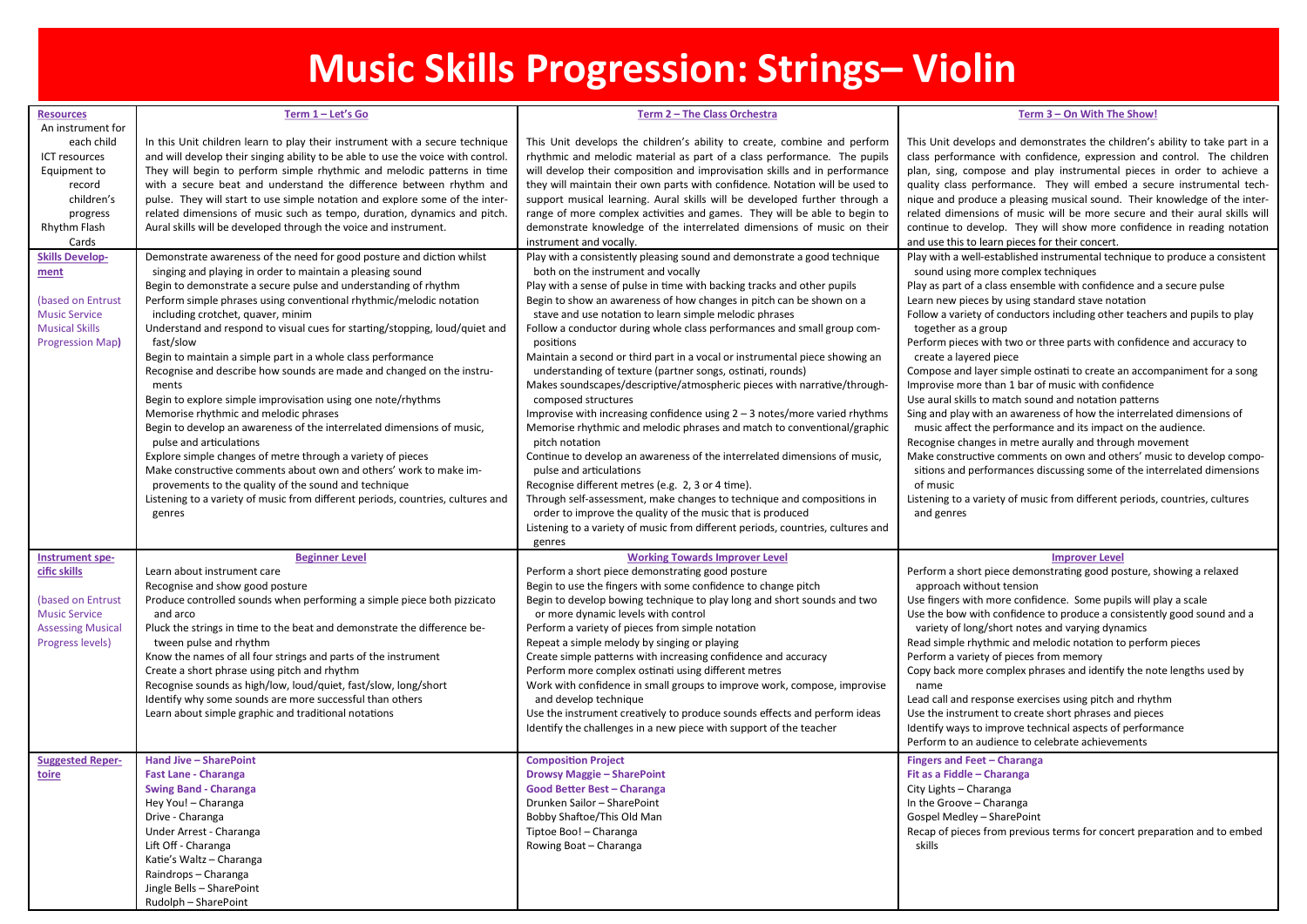## **Music Vocabulary Progression**

| <b>EYFS Teaching Vocabulary</b>                                                                               |                                                                                                                                                                             |                                                                                                                                                                                            |  |  |  |
|---------------------------------------------------------------------------------------------------------------|-----------------------------------------------------------------------------------------------------------------------------------------------------------------------------|--------------------------------------------------------------------------------------------------------------------------------------------------------------------------------------------|--|--|--|
| <b>Autumn</b>                                                                                                 | <b>Spring</b>                                                                                                                                                               | <b>Summer</b>                                                                                                                                                                              |  |  |  |
| <b>ELG Skill:</b>                                                                                             | <b>ELG Skills:</b>                                                                                                                                                          | <b>ELG Skills:</b>                                                                                                                                                                         |  |  |  |
| Listening<br><b>Singing</b><br>Long<br>Short<br>Rhyming<br><b>Start</b><br>Stop<br>Pulse<br><b>Heart beat</b> | Listening<br>Singing<br>Long<br>Short<br>Rhyming<br>Clap<br>Fast<br>Slow<br>Loud<br>Quite<br>Instrument<br>Percussion<br><b>Start</b><br>Stop<br>Pulse<br><b>Heart beat</b> | Listening<br>Singing<br>Long<br>Short<br>Rhyming<br>Clap<br>Fast<br>Slow<br>Loud<br>Quite<br>Instrument<br>Percussion<br><b>Start</b><br>Stop<br>Pulse<br><b>Heart beat</b><br>High<br>Low |  |  |  |
|                                                                                                               |                                                                                                                                                                             |                                                                                                                                                                                            |  |  |  |